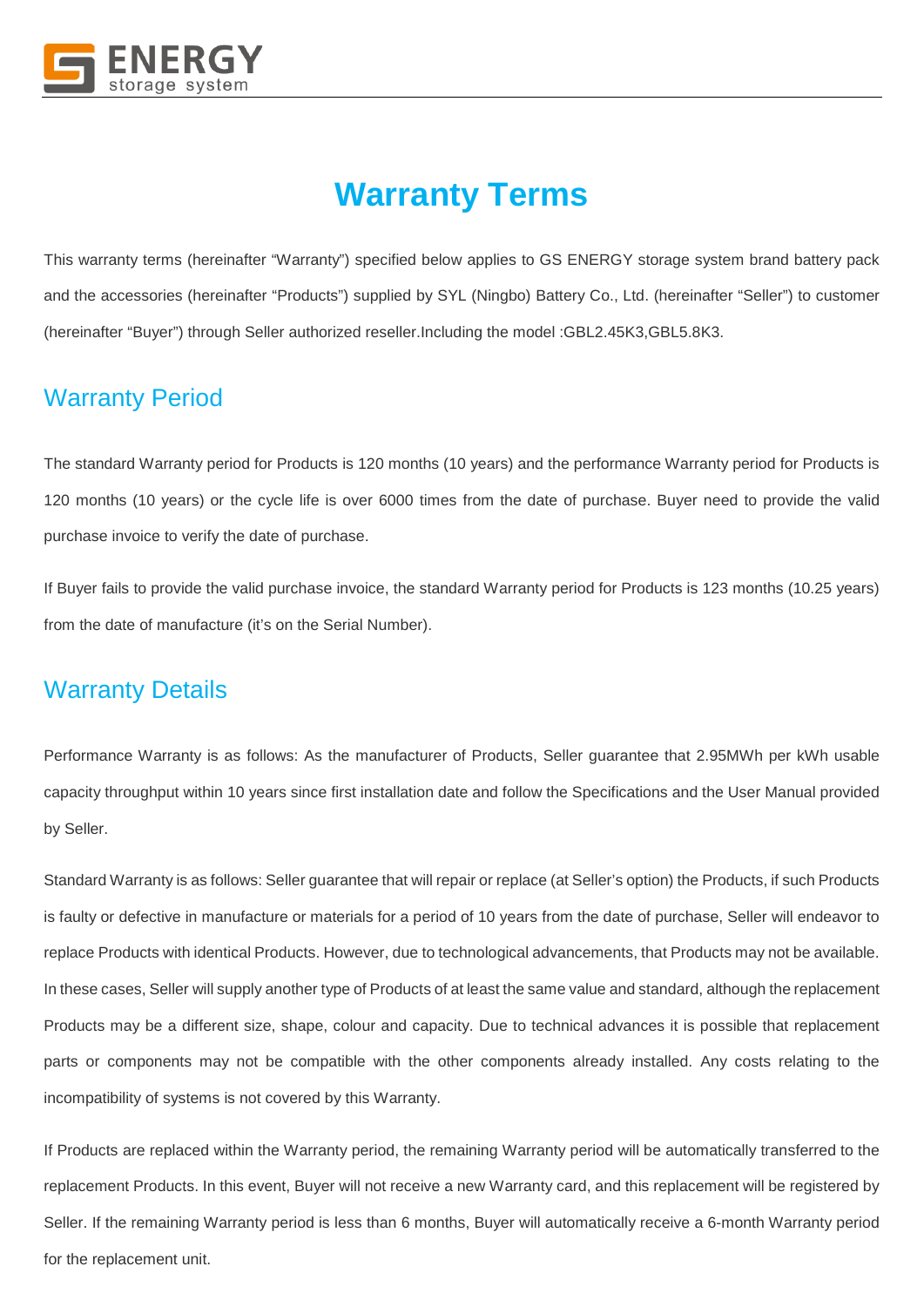

In the events of defects in the material or workmanship of the product within the warranty period, the system can be monitored via internet and the Buyer informed.

If the system is non-internet enabled and thus cannot be monitored by Seller. The Buyer should inform Seller ASAP if a product is found to be defect in order to qualify for repair or replacement under the Warranty.

This Warranty only covers repair or replacement of the defective product. It does not cover:

- any costs incurred by the Buyer in normal or scheduled maintenance of the Products; or
- any other costs such as transportation, travelling and accommodation cost of labor etc;
- Any property damage, personal injury, direct or indirect loss or other loss caused by violation of the User Manual.

The proprietary battery link cables within the packages are free appendixes, altering them is accepted when local regulations has specific requirement, altering the proprietary battery link cables will not void this warranty.

# Non Warranty Scope

To provide excellent service to Buyer, all Seller authorized reseller are requested to respond to Warranty claim. Seller will replace Products during the Warranty Period proved to be defective in design or manufacture. Any defect caused by the following situations will not be covered by this Warranty (the reseller authorized by Seller responsible for the following investigation):

- 1) The Products has been modified, its design has been changed or parts have been replaced by parts not approved by Seller;
- 2) Changes have been made, or repairs has been attempted by Buyer, or series number or seals have been erased;
- 3) The Products has been installed or commissioned incorrectly;
- 4) Buyer have failed to comply with the safety regulations;
- 5) The Products has been improperly stored and damaged while being stored by the Buyer;
- 6) The defect happened during transportation, including painting scratch caused by movement inside packaging during shipping. (A claim for such transport damage should be made immediately to shipping company/insurance company as soon as the container/packaging is unloaded and such damage is identified);
- 7) Buyer have failed to follow any/all of the user manual, the installation guide, and the maintenance regulations;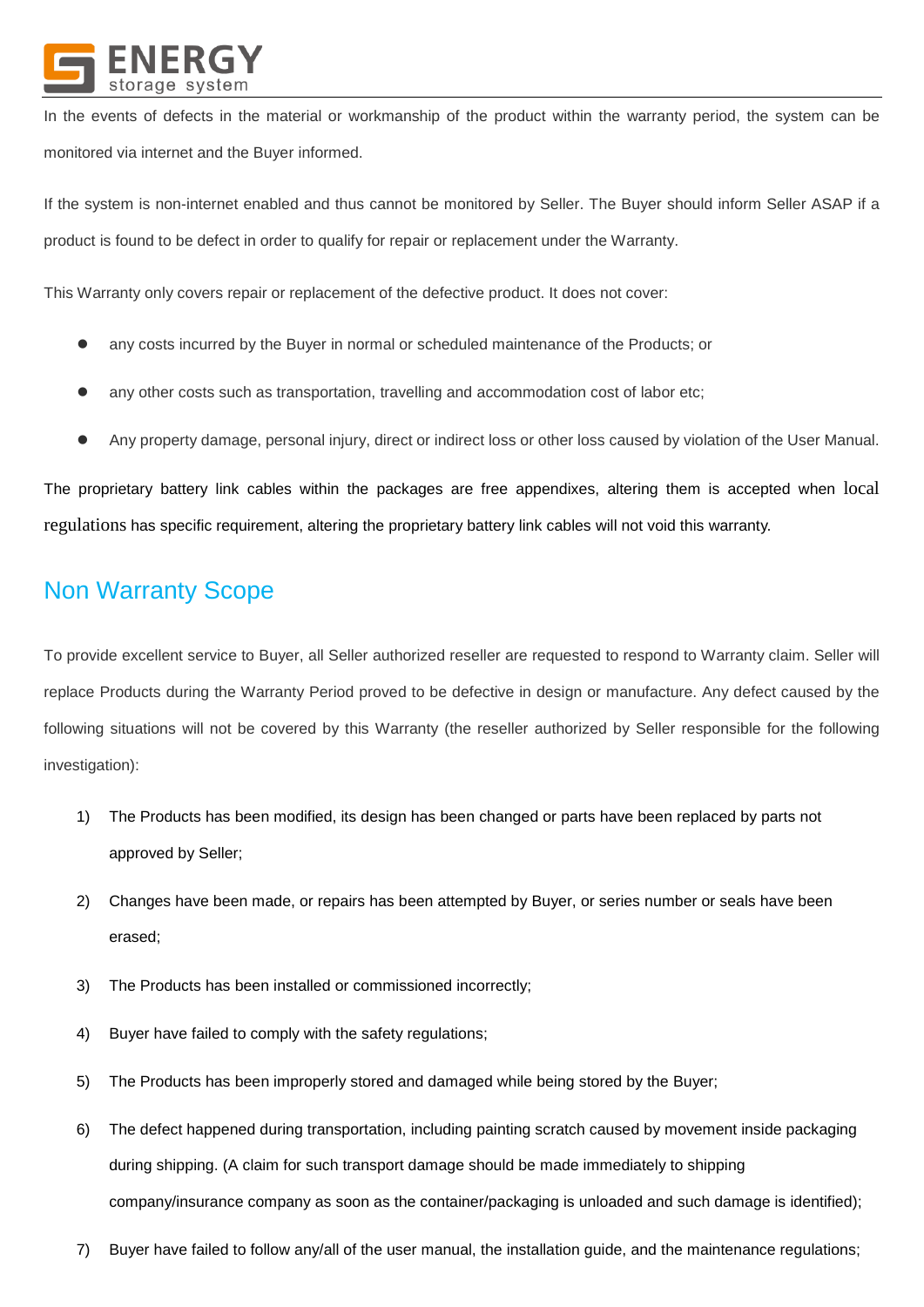

- 8) The device has been used improperly or misused;
- 9) Insufficient ventilation of the device;
- 10) The maintenance procedures relating to the Products have not been followed to an acceptable standard;
- 11) The defect has been caused by force majeure (violent or stormy weather, lightning, overvoltage, fire etc.);
- 12) The damage is only cosmetic and has no impact on the functioning of the device.

# Warranty Extension

Buyer can also purchase an extension of this standard Warranty within 12 months from the date of manufacture from Seller by providing the serial number and copy of the Warranty card of the unit. Seller may reject any application received which does not meet the date requirement. Extended warranty period can be purchased to 15, 20 years. Refer to the Warranty Extension Order Form for more information.

Once the purchase of the Warranty extension has been processed, Seller will send the Warranty extension certificate to the user confirming the extended Warranty period.

Latest information about the Warranty terms and conditions and local service hotline can be obtained from website: <http://www.gsmarte.com/>

# Warranty Claim

If Products fails within the Warranty period, the Buyer must stop using the Products or the system, make a claim as soon as possible and follow all directions provided by Seller or Seller authorized reseller.

When repairing the Products, please send the Warranty card together with the purchased Products to the Seller authorized reseller for maintenance.

When contacting Seller or Seller authorized reseller, please have the following information in hand:

- Warranty card;
- Buyer's name, address, postcode and telephone number;
- The model designation and serial number of the Products (can be found both on the Products);
- Proof of purchase with date and address;
- Installation date and installation address;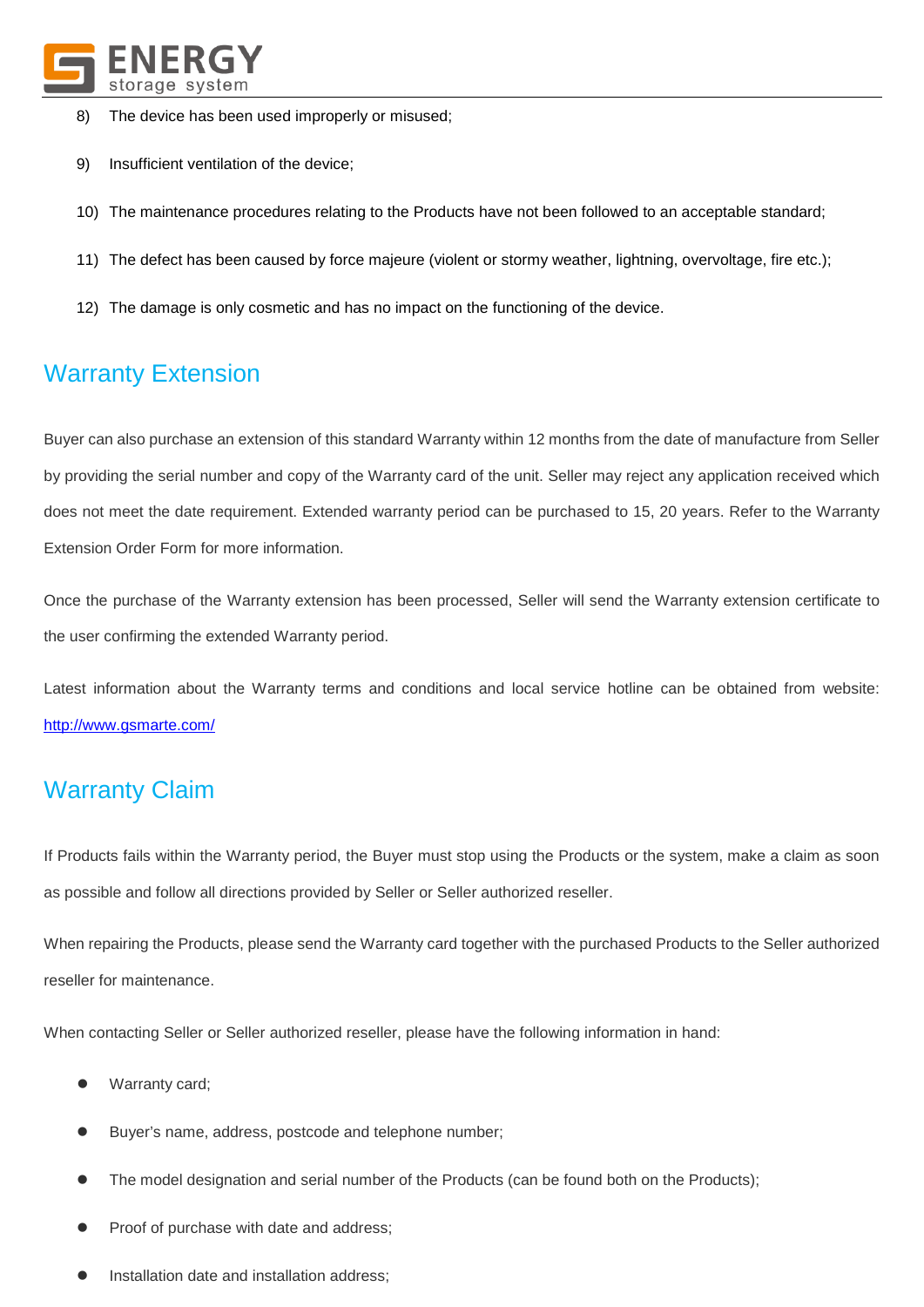

- Error messages and additional information about the fault/error;
- Detailed information about the entire system (inverter, battery etc.);
- Documentation of previous claim/replacement (if necessary);

For invalid claims according to this Warranty, Seller will not be liable for the Buyer's costs in making the Warranty claim, including transport or return freight.

Seller aim to rectify genuine quality problems as a priority. This is generally achieved by investigating why defective products have failed and by introducing immediate corrective action measures to prevent re-occurring warranty failures. It is therefore critical that all claims under this Warranty are promptly submitted to Seller as soon as the Product fails, and in any event, within three months of knowledge of the matter of event giving rise to the claim. No consideration will be given to claims under this Warranty which are made after this period.

#### Out of Warranty

Products damage which is not caused by Seller, Seller shall provide charged service, including all the expenses of such as material cost, labor cost, warehouse cost, transportation cost, customs duties and so on.

### Applicable Law

All demands from or in connection with this Warranty are subject to local law. Our goods come with guarantees that cannot be excluded under the Australian Consumer Law. You are entitled to a replacement or refund for a major failure and compensation for any other direct loss or damage. You are also entitled to have the goods repaired or replaced if the goods fail to be of acceptable quality and the failure does not amount to a major failure.

#### Contact Details

If any questions, please contact :

1) Manufacture company name: SYL Battery (Ningbo) Co., Ltd.

Contact number: +86-400-101-8585

Email: [service@sylbattery.com](mailto:service@sylbattery.com)

Address: No.23 Xingke Middle Road, Meilin, Ningbo City, Zhejiang, 315609, China

2) Importer company name: Risen Energy Australia